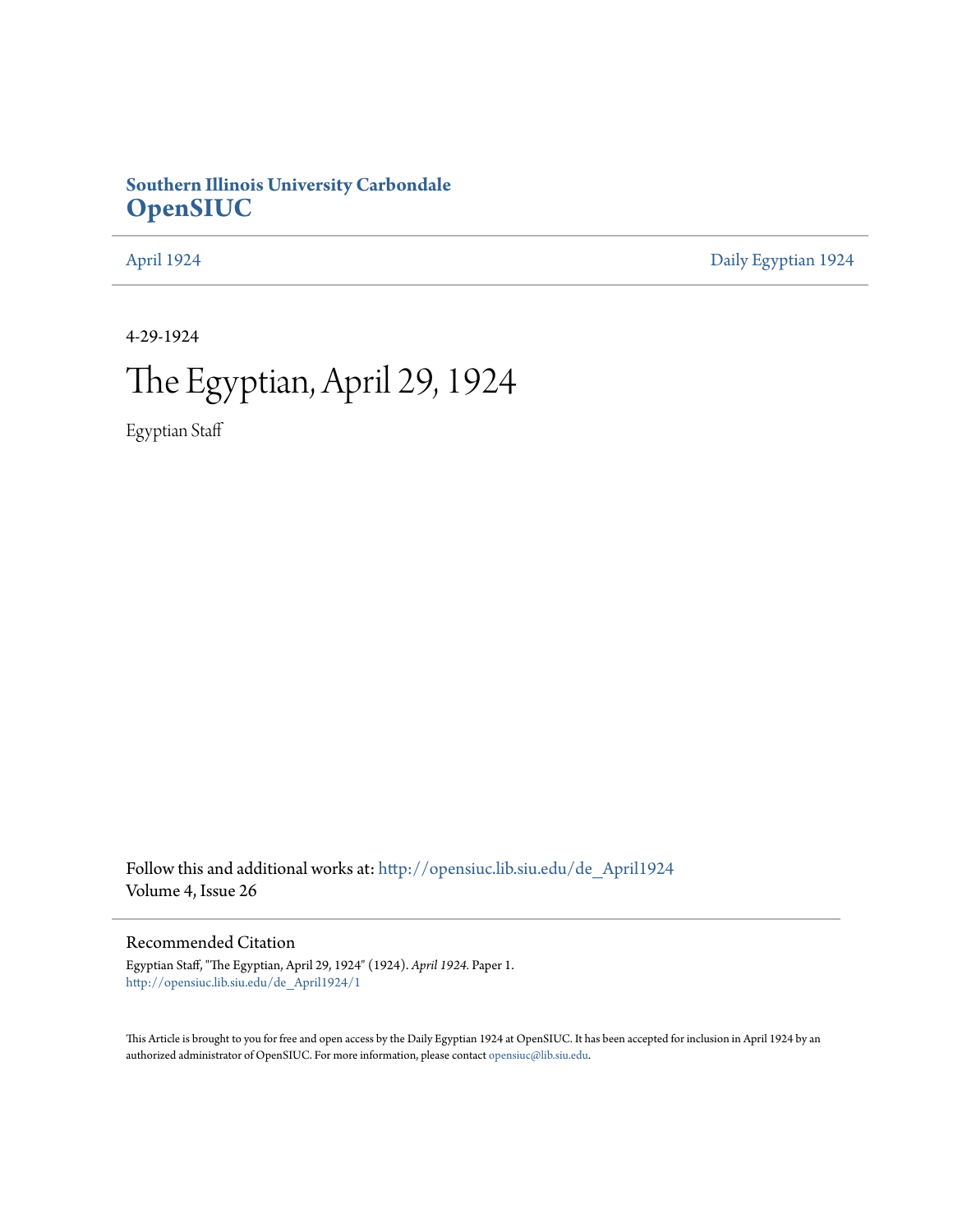

Volume IV

# **TRI-CLUB DEBATES**

### Forum, Agora and Illinae to Meet In Annual Clash Next Monday

 $\sim$  On Monday evening May 5, at 7:00 o'cleck in the society hals will occur the long de'ayed tri-club debates. They come, however, all too soon for the people who must debate; the debators have heard the Bok Peace Plan until they wish that mankind might settle their wars without any plan whatsoever. Despite this weariness. there are people on the teams who have convictions on the subject as streng as Senator Reed or Mr. . B k.

The Illinae's aftermative team consists of Ethel Parr and Dorothea Merz, their negative team M'na S impert and Adelia, Fehlber. The girls have always had a strong team and these teams we are assered will nrive no exception to the rule. The Forum will be represented by E V Kennedy and Harry Puntney on the affirmative. Jesse Harr's and Lester Buford on the negative; the Agora by Elmer Schuette and Marion Taylor.on the affirmative: John Hunsaker and Charles Neely on the negative.

At present it is thought that the Il linae affirmative team will debate the Forum pegative; the Agora affirmative, the Ill'uae nevative and the F r. um affirmative, the Agora negative.

There is much speculation among the members of these clubs as to who will win the cup. We express to opinion except that, perhaps, "it will be a great victory" for-some cne. However, there are some real debators in these teams and the debates hids fair to be hard fought batt'es. We have always thought that we dev lop. ed debaters in this school who were able to contend successfully with these of the Southe n Illinois Debators League.

Since the three debates are going on at the same time one must make a choice. This year we believe that one debate will be as interesting as the others; merely follow your own inclination and you will hear a good awarded to the girls for that year. Last' The committee has made debate.

seo. The first vear there were three debates held at three different times and three different questions were de bated. However, this plan was not entirely satisfactory so we ad pted the scheme followed by inter-collegiate debates. The first series was

#### Carbondale, Illinois, April 29, 1924



# ForAgorIll Cup

The debates for the possession of the ForAgorIll Cup for 1924 will be held next Monday night at 7:30. This annual clash between the representatives of the Forum, Agora, and Illinae is the leading debating feature of the ye r. The Illinae won the present cup in 1922, while the series for 1923 resulted in a tie and the cup was given to the ForAgorIII. The cup must be won three successive years to become the permanent possession of any one of the three clubs.

year the debates resulted is a tie ind changes which it believes will remo e These contests started three years the beys chivalrously : llowed the girls keep the cup for 'hat year a though it was awarded to the For Agor Ill which is an honorary crganizetion compos d of these who have participated in the 'ri-club debates.

It has become clear that the rules under which the previous series of dewon by the Illinae and the cup was bates were held are non inadequate.

certain some of the defects of the original rules. Be'ow are given the rules, which govern the Tri-club debates. Constitution of the Foragor'll and rules governing the Tri-Club Debates: Membershin

The membership of this organi- $\mathbf{1}$ .

(Continued On Page Eight)

# **JUNIOR SOCIAL**

Number 26

### Members of Junior Class Hold Social With Spirit of Spring

One of the most interesting events of the week was the weiner roast given by the Junior Class.

Mr. and Mrs. Mutt and Mr. and Mrs. Jeff had their families and friends met at the Normal gate at 6:30 and hiked to the bluff. Some of the better looking girls were offered a ride which they gladly accepted. Luck was with us and we succeeded in crossing the creek without serious accident.

The earliest part of the evening was spent in playing games. The first part of the program was carrying out the directions for further actions. Labels with petty phrases like "Pull my ears" etc., were pinned on everyone's back. Schuette was the only one permitted to get farther than the reading of Miss Bowyer's label which sa'd. "Kiss me." For more specific information go to Miss Bowyer. McAndrews was extremely popular with the girls when they discovered the placard on his back.

"Fats" came next and were as usval about the most popular thing on the program.

After everyone had devoured his share of weiners, pickles and marshmal'ows, games which required the least physical exertion were played unti everyone broke out in a singing mood which ended with "Home Sweet Home."

On the homeward journey everyone gave evidence of having had a good time. In fact the spirit of all ere so elated that the girls forgot their sweet hearts back home and entered into the new romances that the evening of. fered with ne sting of guilty con. science.

We wonder whether pickles and marshmallews agree or in other words how many Juniors said their pray. e-s.

What might have been I know, is not; What is must be borne.

Judge (to prisoner): What's your  $n$ ume?

Prisoner: "s-s-s-."

Judge (to officer) What's he charged with?

Officer: Begorry I'm thinking its sedy water, yer henor!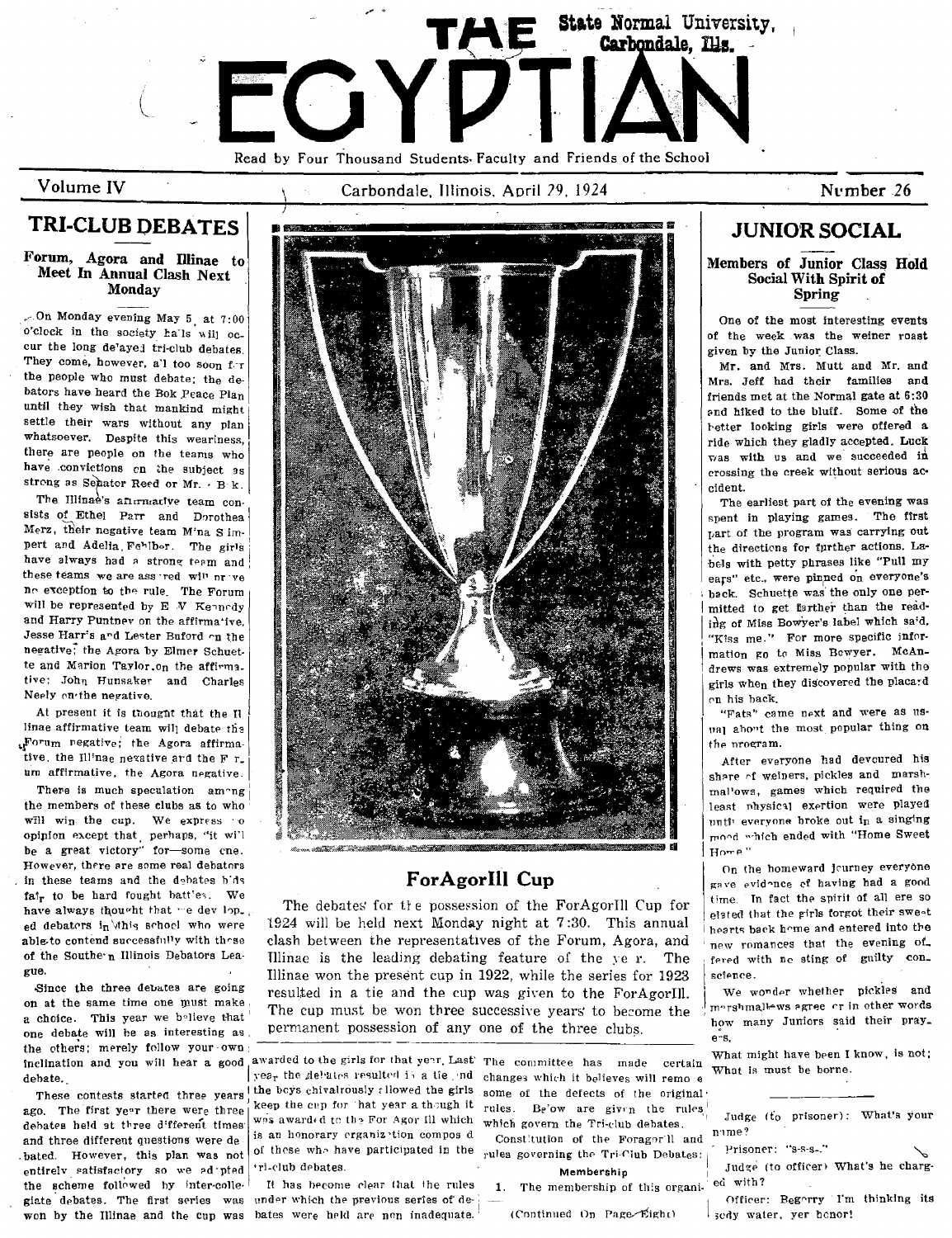Page Two

#### Mid\_Spring and Summer Sessions. SOUTHERN ILLINOIS STATE NOR. MAL UNIVERSITY

Mid-Spring Term opens May 7, 1924. Summer Term opens June 18. 1924. For the first time in the history of education  $i_{n_i}$  Illinois, the. law puts a money premium on normal training. Next year the distributive fund will be apportioned among the districts partly in proportion, to the amount of professional training the teacher has had. A-district employing a graduate of a State Normal Schecl by virtue of that fact will draw from the &tate fund \$2.50 per week tor a school year of thirty-six weeks; a high school graduate with a single year of professional training will bring \$1.00 ber week to the district in which she teaches; and a high school graduate with only eighteen w:eks of professional training will secure for her district \$0.50 per week. The new law is sure to create an increased Interest in professional training, and the Southern Illinois State Normal University is planning to meet the new demands. We have a faculty of more than fifty members. We alresdv have six excellent buildings in addition to our power plant, and we expect soon to have a seventh, our one hundredfifty thousand dollar gymnasium. For the coming Mid-Spring Session and Summer Term, students entering may choose from the following list of subjects. For catalogs or further infermation address H. W. Shryock, President, Carbendale, Ill.

ENGLISH  $\mathbf{a}_i$ English Prose English Poetry Method English Advanced Grammar Rhetoric Contemporary American Lit. Short Story k Shakespeare 'Dramatic Art H. S. Grammar Epglish II English III English IV Review Grammar ART Public School Drawing Picture Study Water Color Blackboard Drawing HISTORY Method History (Junior Col'ege).  $\mathbf{U}_1$  S. History (High School). U. S. History (Junior  $C^{N+e(q)}$ ). General History (High School). Illinois .History (High School). Civic (High School): Europe Since '70 (Senfor College). Eng. Const. Hist. (Senior Cellege), Feudal Age (Senior College). French Revolution (Senior Co!lege) GEOGRAPHY Physiography  $o_r$  Geclogy. Industrial & Commercial Geography C. Geography B Geography. • EDUCATION'

### THE EGYPTJAN Child Psychology History of Educatiqn School Management High School EducatiOn are eighteen members in it this term. The new ones are: Null Holman-Trombone.

Measurements Measurements<br>Psychology<br>Psychology

Trigonometry Advanced Arithmetic Method Arithmetic Plane Geometry Solid Geometry B Arithmetic B Algebra C Algebra D Algebra College Algebra Plane Analytics

Latin I

. C Physics B Physlcs 'D Phys'cs College Physics Astronomy

Chemistry 1a Chemistry 2a Chemistry 3a Chemistry 11

Penmanship Commerc<sup>i</sup>al Law Typewriting & Shorthand Commercial Arithmetlc TRAINING SCHOOL Practice I and Observation. **BIOLOGY** Ornithology & Nature Study Elementary Biology Elementary Zeology Elementary Botany Elementary Physiology Sanitation and Public Health Tnvertehrate 7oology Advanced Botany Morphology of the Fungi Animal & Plant Histology MANUAL ARTS

Elementary Music Music Method'

Mechanical Drawing Elementary Construction

Garment Making Advanced Cooker; Home Management Needlework

Teachers' Course

HOUSEHOLD ARTS Food Selection and Cookery.

PHYSICAL TRAINING

Genetics Or Agricultural Economics LIBRARY METHODS

Method Physical Training AGRICULTURE Hortfcnlture or Dairy Catt'e Crop Preduction or Dairying

Patronize our advertisers.

Bench Work Cahinet Making

**Coaching** 

Senior College Latin Roman Life

School Administration

MATHEMATICS-

LANGUAGE

PHYSICS AND ASTRONOMY

**CHEMISTRY** 

MUSIC

**COMMERCIAL** 

Ralph Baily-Flute. Jean Wid-man-Viclin. Adelaide Horn-Viclin.<br>Ruth Brockett-Violin. Ruth Brockett-Violin.<br>
Mayme Wilsen-Violin. M.B.: I dreamed I was eating shr

The play. "That Rascal Pat," given his two masters. He get himself in- how I ran! to some perplexing situations but even came cut from under the table Auntie? all right and got the girl he wanted. "01\ 'missed a treat if you didn't hear the play.

Come out to Zetetic Society every "'r;~ay eve"lng, for you'll enjoy the programs. I "ra~not ship your order until 'ast

to it as jazz "music."  $\qquad \qquad$  order."

monkey out of you.  $i \circ f$  salt."

The world may be "going to the; Lut these cld timers don't seem to be In any hurry to get out of -it.

Some mon plav rolitics but those who succeed work at it.

The hardest workers are those who try to "work" ethers.

Nobody wants exact justice because everybedy wants to keep out of jail.

Mus'c probably still has power to soothe the savage breast, but jazz only makes the savage brat mere) savage.

Probably common nense never will become common until everybody believes exactly as everybody else be\_ lieves.

Tust because things were different when you "Were a boy Is no reason '0 suppose they were bettet-and ycur boy knows it.

You'd naturally suppose house rent ,would be low now that 80 many pe~- Pa"lip.e O"gan: 'Fred",. have yru I p!e live in their automobiles. . I g"( 'That Old SweE'theart of Mine?' ,.

## ZETETIC SOCIETY | A HISTORY HINT

The Zetetic orchestra furnished us <br>ith good music Friday night. There wore a Union suit. with good music Friday night. Theie wore a Union suit.<br>
See eighteen members in it this term. Miss Trovillion: "What is the lon-

gest word in the dictionary, Clare?" Clare Burt: "Rubber. you can stretch it."

Martha Brown: I had the funniest dream last night."

Mayme Wilson-Violin.  $\begin{vmatrix} M. B.: I \text{ }\text{d} \text{ }\text{d} \text{ }\text{w} \text{ }\text{and} \text{ }\text{d} \text{ }\text{w} \text{ }\text{and} \text{ }\text{where} \text{ }\text{d} \text{ }\text{where} \text{ }\text{d} \text{ }\text{where} \text{ }\text{d} \text{ }\text{where} \text{ }\text{d} \text{ }\text{where} \text{ }\text{d} \text{ }\text{where} \text{ }\text{d} \text{ }\text{where} \text{ }\text{d} \text{ }\text{where} \text{ }\text{d} \text{ }\$ ded wheat. and when I woke up, part of the mattress was gone.

hy I.ulu Owen, was excellent. Pat, Auntie (forty and a bit): Going down Josiah Harrison, had a time serving that dark street I saw a man. Oh. that dark street I saw a man. Oh,

T itt'e Bobbie: Did yeu catch him,

A retail depler in leather goods. do'ng b"siness in Baltimore wrote to a firm in Southern Massachusetts ordering a carlead of merchandise

The firm wired him:

consignment is paid for."

Nothing makes a musician much "Urable to wait so Iong;" tele-"serer" than to have somebody refer, graphed the merchant, "Cancel the

If you make a circus out of your  $O'$  one day in school the teacher said. b"s'n-ss. your business will make a "Micliey, ple?se give us a definition

I de world may be going to the "Shure." Micky replied, "it's ite<br>drgs," as some of the o'd time's say, stuff that makes potates taste bad when you boil 'em and don' put any In.'

# **MENTHOLOGY**

Let me 'but do my work from day • to day,

In field or forest, at the desk or loom.

In rearing market-place o<sub>r</sub> tranquil room.

Let me but find It in my heart to say. When -vagrant wishes becken me astray-

"This is my work my blessing, not my doom;

Of all who live, I am the one by whem

This wark can best be done in the right way,"

o---\_\_\_\_\_\_\_\_\_\_\_\_\_\_ ... \_\_\_\_\_\_\_ .~.\_. \_\_\_\_\_\_\_\_\_\_ .~

# STUDENTS

Now is the time to think of eating here next term.  $\cdot$ You can sure save money. Try it a week or two and be convinced.

RESTAURANT. CONFECTIONERY. SCHOOL SUPPLIES.

> STUMBLE INN Across from the Main Gate.

----.-...-------=-~---.----.')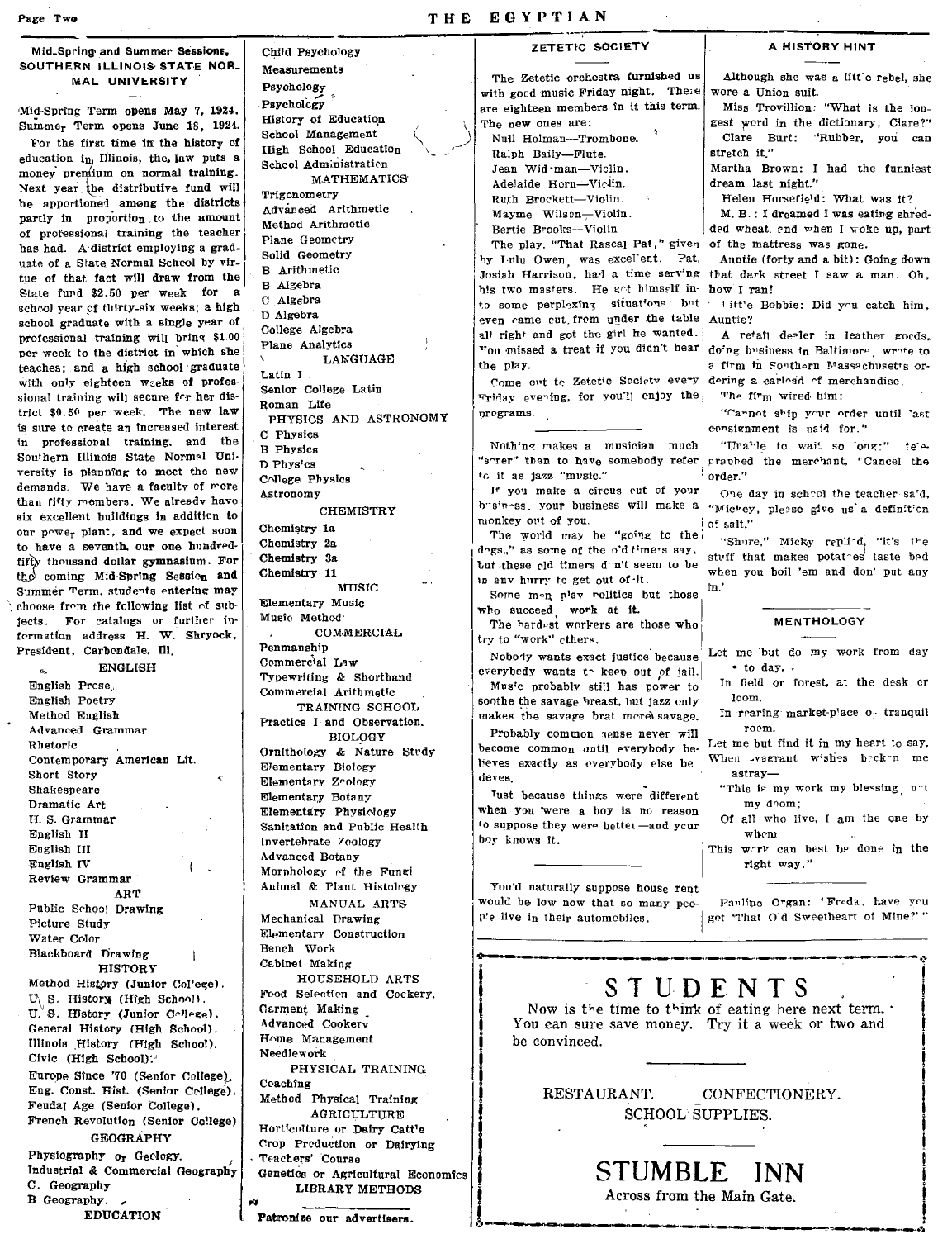# **BAPTIST MAY GET<br>UNIVERSITY PASTOR HERE**

**EXECT SCHOOL GOSSIP**<br>
UNIVERSITY PASTOR HERE Julia Chastaine jugosle<br>
UNIVERSITY PASTOR HERE Julia Chastaine in School and the minimal ontest in Shawneetown Friday.<br>
Hope of having a university past minimal material memb this week by Miss' L. Greenough of Miss Lillian Corley and Sylvia mailing, use the phone or cash a check the National Baptist Association gets Chamness were guests of Miss Edna its just recommendations.

In that case a minister of the Baptist church will be permanently  $\log$  The fifth and sixth grades of the cated in Carbondale and have gen- training school went on a picnic to eral supervision and observance over the bluff Thursday afternoon.<br>the social and religious activities of  $\left| \right|$  Lewis Ed Williams has been students attending the normal. Such a plan Is In operation at the state university and with the rapidly increasing number of students at the college here, It is pointed out this Is a need that should be met by. the church with the university pastor plan,-Free Press.

#### THE RADIATOR

The Radiator this week has a few spring poems that were written by Orville Mowery who is attending numits in the sixth grade of the Train. the U. of I. visited the Normal last pupils in the sixth grade of the Train- the U. of I. views .-- $\begin{array}{ll}\n\text{ing} & \text{School.} \\
\text{then} & \text{Parr} & \text{was} & \text{their} \\
\text{Ivm} & \text{McComack was a Benton visi}\n\end{array}$ 

When summer comes you will be with and attended the dance.<br>vour friends.<br> $\frac{1}{2}$  Isabel'e Johnson is now the owner

Tulips come when everthing is cold is a foreign make.<br>Tulips come when everthing is cold into the combs has been out of the component component and the component of Tulips come when everthing is cold Frof. Coombs has been out of<br>They are scarlet ambitious, and bold, school with a severe case of mumps.<br> $m_{1,01}$  sheas King Whiter clear, away. Hilda Stein, who is teaching in

They chase King Winter clear away Hilda Stein, who is teaching in  $_{from\text{-}high}$  = Belleville was a Carbondale visitor

**When tulins so rare** Are worth their weight in gold.

Then why do they venture out When April winds are cold?<br>-Jean Smith.

A large number of girls came cut to ticing quite a bit of late on their<br> $\sim$  Y. W. C. A. meeting last week, spring play, "The Boomerang." the Y. W. C. A. meeting last week, spring play, "The Boomerang."<br>and were delighted in having Miss. Frank Armentrent spent the weekand were delighted in having Miss Frank Armentrout spent the Landrum from Isabella Thoburn Col. end at his home in Dongola. Landrum, from Isabella Thoburn Col. lege of Lucknow India. Thoda Schubert visited home folks

In native costume, Miss Landrum over the week-end.<br>gave a talk on the customs of India, We'ner roasts and pienics are quite the second contract to the Colloge citing are help popular now. and how the College girls are help popular now.<br>ing to better their community. She . Flora Clark was called home last leaves for India in time to be there week because of the death of her for opening of college in July.<br>  $O_n$  Tuesday, April 29, instead of Louis Ed Williams spent the week.

Julia Chastaine judged a musical<br>contest in Shawneetown Friday.<br>Miss Mary M. Steagall was in Big ST MAY GET<br>UNIVERSITY PASTOR HERE Julia Chastaine judged a musical contest in Shawneetown Friday.

Edwards and Nell Munal in Murphys.<br>horo last week-end.

training school went on a picnic to

Lewis Ed Williams has been out of school for the past week because of trouble with his eyes.

Dorothea Mertz has· been out or school for several days because of ill- $\int_{\mathcal{S}}$  next anomous concernent convenience concerned constant concernent concernent constant concernent constant concernent constant constant constant constant constant constant ness.<br>Francis Hewitt has returned to

school after a long illness of pneu-<br>monia.

Ilah Jackson will not compete this term's w<mark>ork because of illness</mark>,<br>President and Mrs. Shryock drove to

Champaign with their son Burnett last **North Side Square.** Carbondale, II. hampaign with their son Burnett last<br>
eek-end.<br>
Orville Mowery who is attending

When spring comes you will bow down Ruth Waddington '23 of the U. of I.<br>yisited the S. I. N. U. last Friday.  $\sum_{\text{you heat}}$  head;<br>  $\sum_{\text{you heat}}$  head; with and attended the dance.<br>  $\sum_{\text{will heat}}$  and  $\sum_{\text{then the end of the date}}$  and  $\sum_{\text{then the end of the date}}$ 

your friends, Isabelle Johnson is now the owner New Hundley, Bldg.<br>Gay little tulip in yellow and red. of a very fine new car, a Mercedes. 205 South Illinois Ave. Gay,l,itlte tulip in ye!low and red. i of a Very tine neW car, a Mercedes.j j ~05 South Dlinois Ave. . -Valada Yost It is a foreign make, ' .: •• --------~-.... , \_\_\_\_ ~ .. \_~'M \_\_ '" \_\_ ,~ \_\_ , \_\_\_\_ .:P~h:o::D=e~6~1~2:..\_..,

from -his throne Belleville was a Carbondale visitor  $\begin{bmatrix} \text{re} \text{ left to rule this} \\ \text{the} \text{ left to rule this} \end{bmatrix}$  alone.<br>  $\begin{bmatrix} \text{Left} \text{ then } \text{Left} \text{ then } \text{Left} \text{ then } \text{Left} \text{ then } \text{Left} \text{ then } \text{Left} \text{ then } \text{Left} \text{ then } \text{Left} \text{ then } \text{Left} \text{ then } \text{Left} \text{ then } \text{Right} \text{ then } \$ And are left to rule this land all last week-end.<br>slope  $\left\{\n\begin{array}{ccc}\n\text{Area} & \text{Area} \\
\text{Area} & \text{Area}\n\end{array}\n\right.$ chase King Winter clear away Hilda Stein, who is teaching in<br>
from his throne in Belleville was a Carbondale visitor<br>
The faculty picnic which was to all the old reliable<br>
The faculty picnic which was to all the old relia

-Jane Warren have been last Tuesday has been post-<br> $\frac{1}{2}$  have poned for a week or two. Tulips are red and yellow, where the poned for a week or two.

When winter is gone and spring is ?Ten King was taken to the hospihear, the state  $\begin{bmatrix} 1 & 0 & 1 & 0 & 0 & 0 \\ 0 & 0 & 0 & 0 & 0 \\ 0 & 0 & 0 & 0 & 0 \\ 0 & 0 & 0 & 0 & 0 \\ 0 & 0 & 0 & 0 & 0 \\ 0 & 0 & 0 & 0 & 0 \\ 0 & 0 & 0 & 0 & 0 \\ 0 & 0 & 0 & 0 & 0 \\ 0 & 0 & 0 & 0 & 0 \\ 0 & 0 & 0 & 0 & 0 \\ 0 & 0 & 0 & 0 & 0 \\ 0 & 0 & 0 & 0 & 0 \\ 0 & 0 & 0 & 0 & 0 \\$ 

hear, and tulips always  $a_P$  the Seniors are planning for a pic-  $\begin{bmatrix} a & b \\ c & d \end{bmatrix}$  . Open and closed cans pear.  $\begin{bmatrix} \text{nic in about two weeks,} \\ \text{The Social Chile, and the physical table.} \end{bmatrix}$  68L-Phone-68L

 $-Kathryn$  Lentz, The Socratic Girls played the Zetetic girls last Friday night. The "Zetets" wen by one point. etets wen by one point.  $\parallel$  24 hours per day.<br>The Seniors have ordered their com- i

mencement announcements.

The Forum and Agora beys played<br>a game of basketball Friday night, the Y. W. C. A.  $|$  same night the two societies played. The Socratic Soc'ety cast is prac-

got "That Old Sweetheart of Mine?" "

Hope of having a university pas. Miss Mary M. Steagall was in Big Students are cordially invited to make our store their<br>tor of Baptist denomination for the Hill Friday. Steagall was in Big downtown headquarters. If you w

DO IT HERE.

## McPheeters, Lee & Bridges

200 South Illinois Avenue.

Phone 196. Phone 196

 $\mathcal{G}$ he *Jamous* New Summer Garments Arriving Daily

# the school. Ethel Parr was their week.<br>
the school of the Unit Websell and McCormack was a Benton visi-<br>
The specialize in Marcelling. Manicuring Weter<br>
We specialize in Marcelling. Manicuring Weter

Gascher.<br>Gay little tulips in yellow and red, tor last week-end.<br>When spring and Massaging. Water were specialize in Marcelling, Manicuring, Water Waving and Massaging.

# Their brave and bright little  $\left| \begin{array}{ccc} \hline \multicolumn{1}{c} \multicolumn{1}{c} \multicolumn{1}{c} \multicolumn{1}{c} \multicolumn{1}{c} \multicolumn{1}{c} \multicolumn{1}{c} \multicolumn{1}{c} \multicolumn{1}{c} \multicolumn{1}{c} \multicolumn{1}{c} \multicolumn{1}{c} \multicolumn{1}{c} \multicolumn{1}{c} \multicolumn{1}{c} \multicolumn{1}{c} \multicolumn{1}{c} \multicolumn{1}{c} \multicolumn{1}{c} \multicolumn{1$



Jewelry, Diamonds and Watches I. C. Watch Inspector

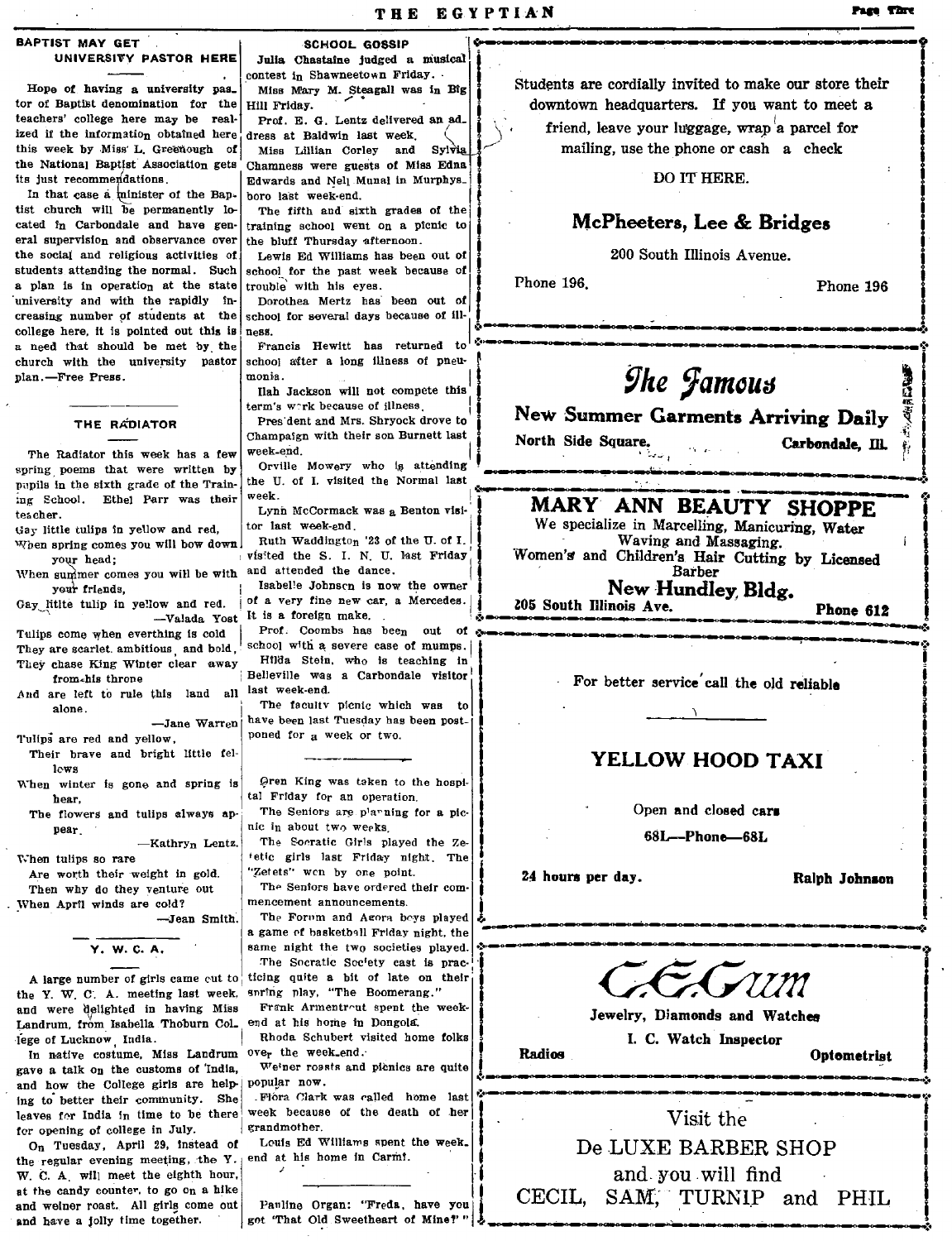#### THE EGYPTIAN



College Press Charter Member Association

Published every week during the Collegiate year by the students of the Southern Illinois State University, Carbondale, Ill.

Entered as second class matter at the Carbondale Post Office under the act of March 3, 1879.

| Office.                                                     |                                       | Telephone<br>x                     |
|-------------------------------------------------------------|---------------------------------------|------------------------------------|
| Main Building, Room 16                                      |                                       | University Exchange No. 17         |
| EGYPTIAN STAFF                                              |                                       | EGYPTIAN BOARD                     |
| Editor-in-chief                                             |                                       | Business Manager                   |
| J. Lester Buford '24                                        |                                       | Russell Clemens '24.               |
|                                                             |                                       |                                    |
| Associate EditorW. J. Zahnow '23                            |                                       | Charles Neely '24                  |
| Organization EdVirginia Neftzger '24                        |                                       | Adv. Managers<br>Robert Busbee '25 |
| Eumor Editors                                               | Margaret Fox '26<br>Bertie Brooks '25 | Typist  Thelma Deck '24            |
|                                                             | Ethel Parr '24                        | College  Dilla Hall '24            |
| Social Editors.                                             | Pearl Whit <b>e '24</b>               | College  Van Brown '25             |
| Athletic EditorMerle Crawford '24                           |                                       | Normal  Clifton Bowers '24         |
| News Editor Agnes Lentz '24                                 |                                       | Academy  Velma Christ'e '26        |
| Feature Ed. D. Ransom Sherretz '23                          |                                       | Academy  Eliot Pierce. '27         |
| Exchange EditorHenry Markus '24                             |                                       | Academy  Walter Lay, '28           |
| Cartoonist Pauline Gregory '24   Academy   George Brown '29 |                                       |                                    |
|                                                             |                                       |                                    |



#### **ENTHUSIASM**

In one of his reflective and serious essays, Emerson, great American philosopher, says, "Nothing great was ever achieved without enthusiasm." Enthusiasm, a word that combines ambition, courage, determination and a hundred other words, is to the human being what steam is to an engine. When en-1923 over 1922, while the gain in thusiasm dies power is gone.

Enthusiasm is one of the prime factors in success. Unfor- tions for the same period was 7 per tunately, it is a quality that seems difficult to cultivate. It is cent. a part of a man's own self, like the color of his hair or the width of his shoulders, yet it can and should be cultivated. If the mind can be rid of critical, complaining dissatisfied teeling, like a field at the top in enrollment, with 13. is cleared of weeds, if the brain can be cleared of mortified vanity, there will be a chance for enthusiasm to grow.

Chauncey M. Depew, former Senator and associate of Lincoln and at present one of the directors of the New York Cen- case University was the largest of tral Railroad celebrated his ninetieth birthday a few days ago. its kind, with 334 students. Missouri He attributes his longevity to a philosophy which emphasized led numerically in journalism with the following advice:

'Cultivate your sense of humor, and laugh heartily.

Get a mental hobby. A mental hobby is more necessary than a physical hobby.

Don't worry. Things that make you unhappy very seldom bia University's pharmacy school the happen."

#### **SCHOOL SPIRIT**

"I am school spirit. I was never born. I grew, I am something than all my elements—a something more than a palpitat- Full of life and animation ing, conquering, living, growing thing. No one has ever seen my form, but I am always present if any school activity is led Some are waiting, watching, praying,

on to victory. No one has ever heard my voice, but I am the life of the school ground and class room.

You will fail in your attempts to make your school worth while unless I'm in your midst. If you live for your school, fight for your school, use your time for the good of your school, and believe that your school is the best in the world, I shall always be with you. I am school spirit.'

"Thinking was invented by Socrates, whom Sir Francis Galton calls the greatest genius in history. Before Socrates, the head of man was very largely a loafing place for hair. Now it is a perfect hotbed of ideas, and the blank look of a man who isn't thinking of a thing is so rare that one almost never sees it. Loose thinking, which prevailed for centuries before Socrates, was getting man nowhere. Socrates saw that, and substituted for it hard thinking, which may be said to have done the business. Like evervthing else new, thinking was regarded with alarm, and Socrates was put to death for it. Nevertheless, there were men who liked it, and thought it was a good thing. They kept on thinking and twenty-four hundred years after Socrates first put two and two together we find ourselves enjoying the fruit of human thot to such an extent that men get rid of the hair on their heads as cuickly as they can and devote them exclusively to thought. If there were hair restorers we wouldn't use them. Heads are much too valuable for waste products."

#### UNIVERSITY ATTENDANCE FALLS TO PRE-WAR LEVEL Others sad farewells are saying.

Chicago Ill.-Increase în attend. ance at American colleges and univer\_ sities has mederated to about the prewar rate, in contrast with the increases of 1919 to 1921, according to detailed reports from thirty typical universities, and general reports from a total of 151 leading colleges and universities received by Dean Raymond Walters of Swathmore College and made public here

The 1923 advance in full-time regular students in 134 of these institutions was 3 per cent, according to the report. The increase the previous year in 123 institutions was 2 per cent. as compared with 14 per cent increase in 1922 over 1921. Other features disclosed were:

The increase in full time student enrellment at twenty-five of the larger institutions was 3 per cent for twenty-five of the smallest institu-

The University of California, including the stuthern branch, stood 276 students; Columbia University was next with 11,530 and the University of Illinois third with 9353.

The College of Forestry, at Syra\_ 207 students, and in music North\_ western University was first with 347.

An enrollment of 286 made Columlargest in the country.

#### HELLO-GOODBYE

"Life is like a railway station, With its busy hustling throng:

Hope and sorrow, tears and song:

Read the ads in the Egyptian.

For some loved one to appear:

Some are c ming, others going-

His emction each is showing, Caused by Hello, or Goodbye."

To some friend, who's leaving here;

Some will laugh while others cry;

-Exchange.

### SHE LIKES CANDY

Take her a dainty, inviting boxof our candy. She is sure to ap preciate both it and your good taste.

And she likes OUR candy-well mainly because it's pretty fine candy; excellent quality, alway delicicusly fresh, with a wide a sortment to please the most canri cious fancy.

We have everything from the most delicate bon-bons and ric' chocolates to assorted hard can. dies, certain to please the most particular.

**CARBONDALE CANDY KITCHEN**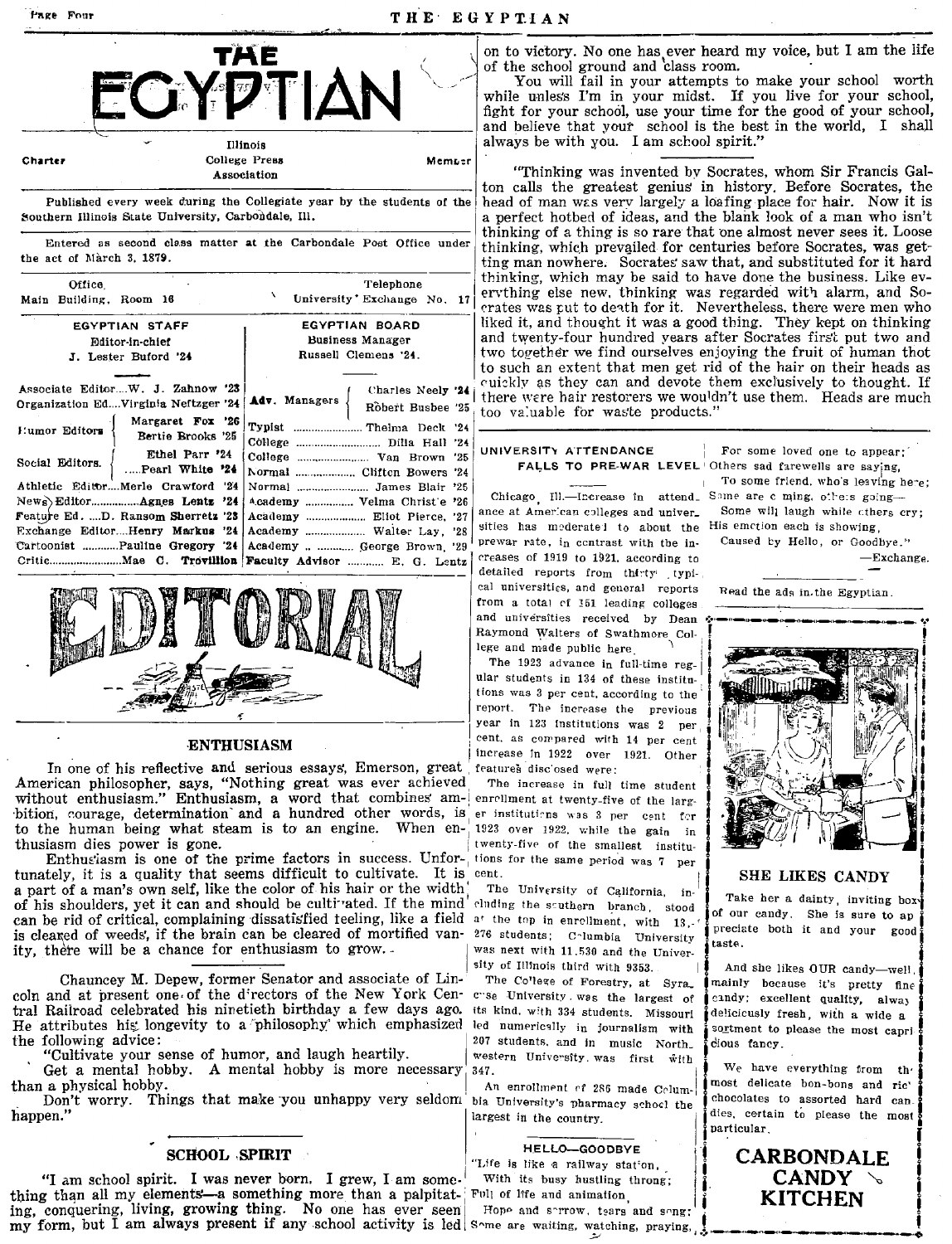#### SONNET ON HIS BLINDNESS (Milton)

When I consider how my light is spent Ere half my days, in this dark world and wide. And that one talent, which is death to hide Lodged with me useless, though my soul more bent To serve therewith by Maker, and present My true account, lest He, returning, chide: "Doth God exact day labor, light denied?" I fondly ask; but Patience, to prevent That murmur, soon replies, "God doth not need Either man's work, or His own gifts; who best Hear His mild yoke, they serve Him best. His state

15 kingly. Thousands at His bidding speed, And post o'er land and ocean without rest: They also serve who only stand and wait.

### **ABOU BEN ADHEM** James Henry Leigh Hunt

Abou Ben Adam (may his tribe increase!) Awdke one night from a deep dream of peace, And saw, within the moonlight in his room, Making it rich, and l'ke a lily in bloom, An angel writing in a book of gold; Exceeding peace had made Ben Adhem bold, And to the Presence in the room he said, "What writest theu?" The Vision raised its head, And with a look made of all sweet accord Answered, "The names of those who love the Lord," "And is mine one?" said Abou. "Nay, not so," Replied the Angel. Abou spoke more low, But cheerily still; and said, "I pray thee, then, Write me as one that loves his fellow-men."

The Angel wrote, and vanished. The next night It came again with a wakening light, And showed the names whom love of God had blessed. And, lo! Ben Adhem's name led alf the rest!

#### THE VALUE OF A SMILE

It costs nothing, but creates much. It enriches those who receive, without impoverishing those who give. It happens in a flash and the memory of it sometimes lasts forever. None are the show all the time? so rich they can get along without it. and none so poor, but are richer for its ot ors instead of himself? benefits. It creates happiness in the home, fosters good will in business. and is the countersign of friends. It Poetry class? is rest to the weary, daylight to the disco raged, sunshipe to the sad, and Nature's best antidote for trouble. Yet it cannot be bought, begged, borrowed, or stolen, for it is something that is no earthly good to anybody till it is given away! And if at some time you meet someone who fails to give you a smile, may we ask you to give him one of your own. For no gaged?

body needs a smile so much as these who have none left to g.ve.-Exchange

#### WEE WUNDER

Who waits for Weenie Kerley in

Why Robert Buzbee wonders about

If Ofen King like his "foaming draught" he raved about in English

How John Hayden's back felt after s me one's books hit it?

Why Ray Coffey won't speak to a certain little girl cause she wouldn't go with him?

What Elmer Schuette wi'l be doing next?

Why Jim Blair calls everyone 'hon?' How long Oval Allen has been enhair? Why Earl Maddock is always study.

ing plane geometry? Who is the next girl on Olin Hincklev's list?

Why Mary Kinchloe is called "four and a half" by all the town boys?

#### SUMMER HAS NOT YET AR-RIVED BUT HOT WEATHER HAS

Those who think summer has come most unseasonable weather and ac- mal.

Why Ruth Crowell doesn't cut her  $|$  cording to all precedents is "too good to last." The high temperature of 87 recorded yesterday has been reached only twice before this early in the year, the first time on April 13, 1887, and the second time March 24, 1910. The highest ever known in April was reached 12 days later in the season and was only two degrees above vesterday's record, when on April 28, 1872, the thermometer showed 89 de- $\frac{1}{2}$  grees. The mean temperature of 78 have another guess coming, as this is yesterday was 20 degrees above nor-

# **MORGAN AND CO.**

### $For$

Fancy and staple groceries. We carry a full line of Fresh Fruits and Vegetables.

Call on us

# HOW IMPORTANT ARE GOOD **CLOTHES TO YOU?**

Before you answer that question-answer these: How important are friends who say good things about you? How important is it to have confidence in yourself? How important are the first impressions you make? How important is it to know that you are as well dressed as any of your associates?

We're answering these questions by offering Hart Schaffner & Marx clothes; they are as good as clothes can be made.

JOHNSON, VANCIL, TAYLOR CO.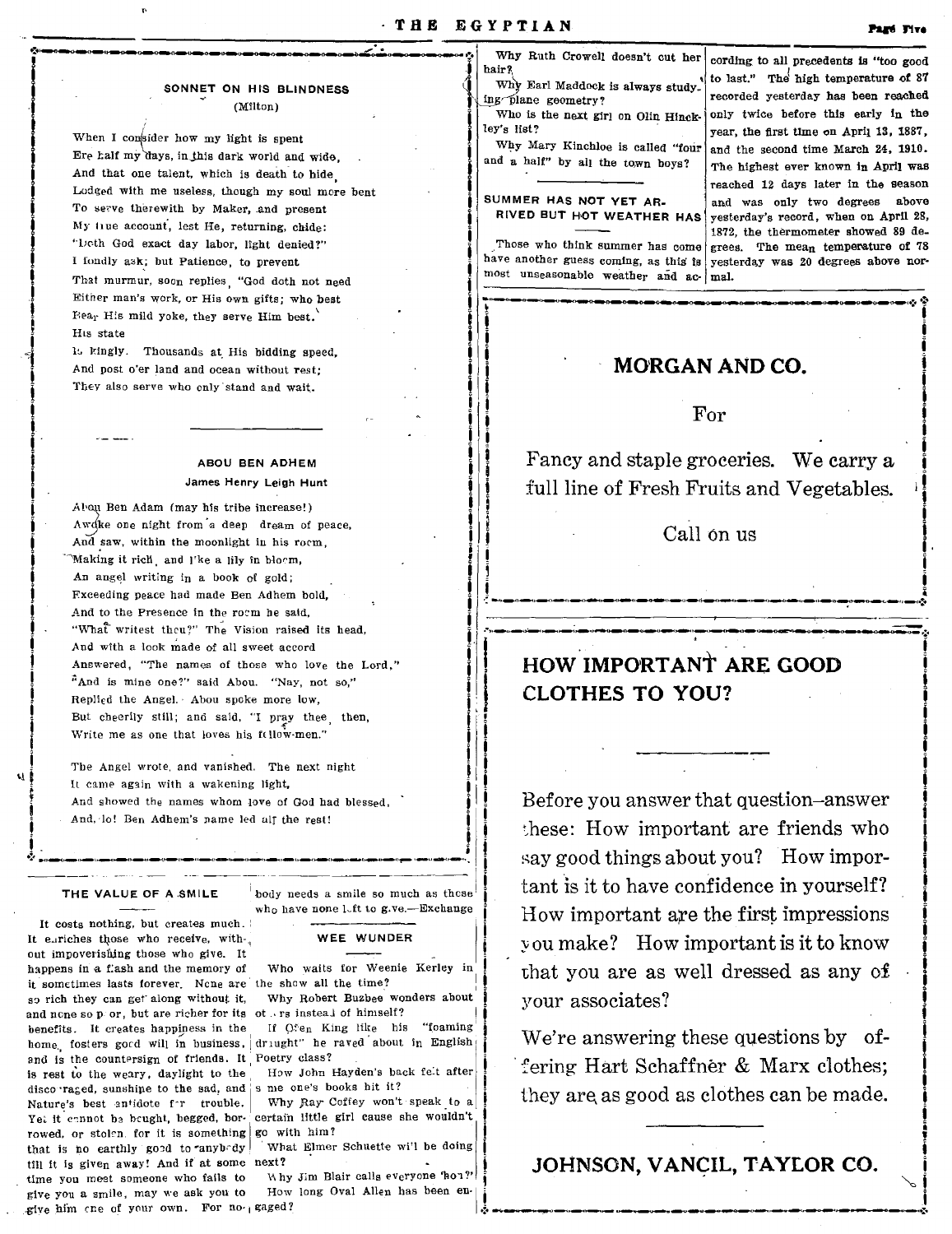Page Six

THE EGYPTIAN

### SOCRATIC SOCIETY

The Socratic Society met at six- Socrats, Socrats," Socrat girls, etc. thirty last Fiday in order that they After Society all went over to the  $T_{\text{total}}$  and  $T_{\text{total}}$  mistakes. might get through with their program  $\left|\frac{\text{sym}}{\text{Zetetic}}\right|$  and found their place to go to the basketball games which some the Fast side of the sym which

Resolved that one half the lights on  $\frac{1}{2}$  thme at that. The Zetetic girls won the campus should be done away, Gladys Hickey. Negative-James deserved it for they certainly had to Brazier and Evelyn Williams. Some, and Lead is the Management Gladys Hickey. Negative—James of the Sccratic girls, and they we'll severe Soles and Rubber Heels.<br>Brazier and Evelyn Williams. Some I work hard for it. I shoes byed Cleaned and Shined. fine points were given by both sides were given by the Socratic team was: Berna Mil, Shoes Dyed, Cleaned and Shined.<br>
The Socratic team was: Beth Socratic team was: Berna Mil, Shoes Dyed, Cleaned and Shined.<br>
1-1-1-1-1-1-1 with, Affirmative—Aired Purdue and of the Socratic girls, and they we'll all the seved Soles and Rubber Heels.<br>
Brazier and Evelyn Williams. Some deserved it for they certainly had to<br>
fine points were given by both sides bate, The judges were Early meresting us-1 ter, Aline Neftzger (guards). Pearl and the collection of process in front of process in front of process in front of process in the collection of the state of the collection of t Jessie Harris and Ester K. Nevel, Neftzger (mnnlng centpr\. Mina eo .. -- \_\_ • \_\_\_\_\_\_ • \_\_\_ .\_.\_ \_.\_. Jessie Harris and Ester K. Nevel-<br>kamp. Their vote was two to one in Slimpert and Gail Boynton (forwards)-<br>favor of the negative.

Marvin White, Lester Buford and Here 17 IS NOT EASY Scalp Treatment-Marcelling-Hair Dress.ng<br>man Luce. The quartette needs no 17 IS NOT EASY Scalp Treatment-Marcelling-Hair Dress.ng<br>introduction for all who have heard To a intreduction for all who have heard there action for all who have heard to applience.<br>
To begin over.<br>
and they sing. On~ To begin over. The single state of the single state of the single state of the single state of the single state of the single state of t them know how well they sing. One To begin over.<br>
of their numbers was a song they had<br>
and camposed to the tune of "It To be unselfish. To admit eine of "It To be unselfish. To admit either a store the store. All the stor them know how well they sing. One is to begin over.<br>
of their numbers was a song they bed To admit error.<br>
and composed to the tune of "It To be unselfish. To the end of "It To take advice. Ain't Geln' Rain No More," telli them know how well they sing. One To begin over.<br>
of their numbers was a song they hed To admit error.<br>
And composed to the tune of "It To be uneelfish. Call 279Y<br>
And Coin' Rain No More," telling To take advtee.<br>
at the G

East Side Square

the "Sccrats" to listen, that they were going to have a game and to go right over to the gym and yell, "Rah, Rah,

to go to the basketball games which along the East side of the gym which started at eight o'clock. arted at eight o'clock.<br>The first number on the program flowers. The railing around the ba'-|| THE SEASON'S LATEST. day he found her in the garden tieing cratic banner. There was a large  $\parallel$  104 W. Jackson St. North Side Square  $\parallel$  apples on the file. The second number was a debate: these who did not go apples on the life.<br>The second number was a debate: the second their gness and a good<br>Resolved that one half the lights on  $\mu$ ... The second number was a debate: because they thought it would be too.<br>
Resolved that one half the lights on time at that. The Zetetic girls won<br>
the campus should be done away with a score of just one point sheed<br>
with Af the campus should be done away with a score of just one point shead  $\frac{1}{2}$  SETTLEMOIR SHOE HOSPITAL with Affirmative-Alfred Purdue and of the Secretic girls, and they well Gladys Hickey. Negative-James degrand it for t

fractive. *'t'* next number was'by the quar- Lava Tucker and Aline Fairchild (sub-<br>The next number was'by the quarstitutes).

 $, 1.1$ 

and 302 Ill. Ave.

- 
- 
- 
- 

To be charitable. To be considerate. To endure success. To keep on trying.<br>To avoid mistakes. To forgive and tprget.

To keep out of the rut.

To make the most of a Uttle. To maintain a high standard, To recognize the silver lining.<br>BUT IT ALWAYS PAYS. It is not what happens to you but the way YOU take it that shows what kind of man you are.

i<br>international property of the control of the control of the control of the control of the control of the control of the control of the control of the control of the control of the control of the control of the control of

 $\ddot{\phantom{a}}$ i<br>!

# was a vocal solo by Effic Lloyd' cony on the east side which belonged as  $\frac{1}{1}$  and discussions of the Socrats looked as if it had discussions. which was fine. She gave a catchy to the Socrats looked as it it had used.<br>
If the encore about a boy asking a girl:<br>
the shim, she said she would when white flowers had grown there in-<br>
the shim, she said she would when w the apples grew on a lilac tree; one stead and in the center was the So- WOLF SHOE CO day he found her in the garden tieing cratic banner. There was a large 104 W. Jackson St. North Side Square

# tette, composed of Herschel Harper.<br>Marvin White, Lester Buford and Her- the scale of the Scale Treatment—Marcelling—Hair Pross age.

# $S$   $T$   $U$   $D$   $E$   $N$   $T$   $S$ <br>We are in business to supply your wants. Make

**I- , We are in business to supply your wants.** Make  $\begin{matrix}\n & & & \text{if } \\
 & & & \text{if } \\
\text{if } & & \text{if } \\
\text{if } & & \text{if } \\
\text{if } & & \text{if } \\
\text{if } & & \text{if } \\
\end{matrix}$ 

# Rathgeber Brothers

J----~----~--~---------.. ~.~----~.--\_.-.. --D \_\_\_ a \_\_\_ " ... \_.~ .. \_\_ D .. \_\_ ~ \_\_\_ '. \_\_\_ ~ \_\_\_ n ... \_\_ ~ I ",-g\_ .... **....** 

# **SPALDING'S**

**ATHLETIC GOODS** 

**I.W. DILL (** 



فكالمتعارض والمتواطنا المتواطنا المتوارد والمتواطن والمتوارد والمتوار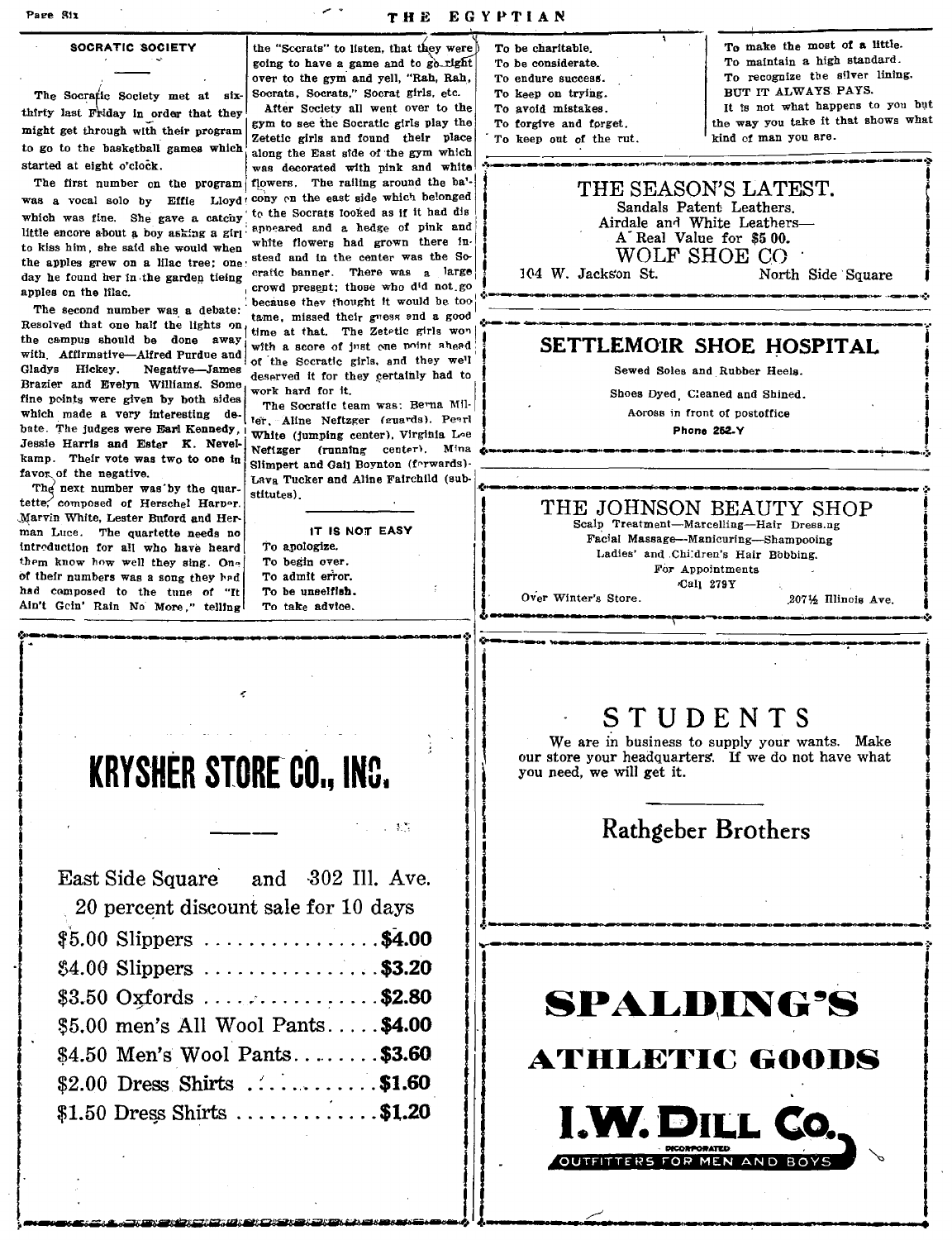#### Marouns Smack Out 15 Hits But Al. low Foemen to Win On Errors

feat at base ball Saturday afternoon at the hands of the Royalton town team but gave up only after a game effort to win out. The final count was ten to nine. The boys while loosing showed better than they did against Cambria the week before. The Miners made their bid for the game in the first inving, when they pi'ed up five runs. Goocher, first man up by the officials and the average points doubled past third Muir hit to Hink. ley who threw wide to first. Tony dreve a long fly to Hartley in right on which Goocher rode bome. Rogers rolled to Dunne and was out at first.  $H^{\dagger n}$ kley bit Sohn.  $f^{\dagger}$ l'ng the bases. Claude then cracked one at Hight on second who fumbled-letting Muir and Sohn score. Elliott hit for a sin gle. Shorty doubled scoring Claude McDowell then singled but Gooch up the second time in the inning forced Shorty at third. Five runs,

Borkner first man up for the Nor mal struck out on a slow curve served up by Lefty Wells. Hight lined to right for a single. Dunne fied to right. Hight then stole second, but Purnell rolled to the pitcher and was thrown out at first. Staring the second for the Miners Muir doubled to centre. Hinkley then struck Tony cut. Muir was out trying to score on Rogers single and Hinkley struck Sohn out to retire the side. Hinkley led off in the third for the Collegers by rapping to short and being thrown cut at first. Birkner tripled to right field fence and scored on Hight's double. But Dunne and Purnell were thrown out at first. Claude hit to Dunne at shert and was safe at first. Elliet flied out to right Sherty went out on a fly to Hinkley and McDowell rolled out to first.

tle nearer the five runs spotted to ering a triple, home run and two sity gym. The game was fast from Royalton in the first. Asbury was double-but had a bad day at second. start to finish, the Forum putting up out at first. Panky singled. Hartley Walks. Hight had two singles and a a much stronger fight than they were filed out. Spangler d ubled scoring Widman was put into play short a thought capable of After a tussle of Panky. Hinkley slammed a double while and showed fine f'olding form- the teams on nearly an equal footing and Spangler rode over. Birkner a glove harded stop drawing applause in point of scores in the middle stages strolled. Hight scored Hinkley with from the stands. A weak throwing of the game the Agoramen began a a single. Dunne doubled scoring Birkner but tr'ed to run over Hight on second and was out. Four deubles a single and a walk had netted four runs and a tied score. Poor judgment led to the third out or no telling where the hitting would have stopped. Royalton went down in order in their half of the fourth. Purnell was safe on an error. Asbury singled to left. Panky singled and Purnell was thrown cut at the plate on a close play. Asbury serred on Hartley's single but Spangler was out at first on an easy roller. Score six bles and five singles. The Maroons to five in favor of Normal. teams went into the eighth faning, one triple, and seven singles.

#### **RENTON AND HODGES WIN WASHER TOURNAMENT**

Everett Benton and Harlan Hodges have emerged as the winners of the Sigma Alpha Pi washer tournament. Their victory in the championship The Maroons suffered another de- game over Clare Burt and Alfred Purdue, while not close was nevertheless well pitched. The hardest struggle came in the semi-finals when they were pitted against Ken. Blair and Harry Phemister. The latter led the scoring until the end when Benton saved the day with a ringer making the final score 23-20.

متعادلته بما

The all-star team that, was picked the Zetetics won out, 9 to 8. per game are: Benton, 14: Phemister. orable mention was given to K. Blair  $3:$  and Burt.  $8$ 

At the close of the series a beautiful ners by Ransom Sherretz, who was the leading official of the tournament.

tied, eight and eight. In the sixth and a seant margin of one point. seventh the Miners had gone down in order. In the sixth they had been re- victors with six points derived from for the Agora. Coffee scored on a field tired on three pitched balls. But three field goals, Fulenwider, the oth. goal and Harper netted a free throw Young walked to start the eighth. er Zetetic forward was credited with before the termination of the third Hinkley fanned Herman. But Wells three points on a free tess and field quarter, which found the Agora leadsingled through the box. Hinkley then get Goocher on three strikes And here came the break. Muir drove a<sup>5</sup>hard single to center wh'ch eluded center fielder McUrath and went for a home run scoring three runners. The best the locals could do in their last chance was to put over one run. Purnell flew out. McDowell singled. Parkey relled to short and was out at first. Mc<sup>r</sup>owell scored on an er ror and an out at first but Hartley spoiled all chances of getting the tieing run by heing caught off first. The feature of the game was Birkner's clouting of a home run with Spangler on ahead of him in the eighth

The Maroons while defeated showed improvement. Birkner played a ed the Forum five in their annual In the third the Maroons crept a lit. Sparkling game at third besides gath- meeting Friday night in the Univerarm may hinder him. Purnell looks scoring spree that gave him a wide better on first than last week. Spang- margin, but a flurry of shots by their ler the short stop converted into a opponents in the final stages of the catcher is improving. The big job now same saw the Forum qu'nto pull up is to find a second baseman if pos- to within four points of the Agera's sible. Dunne and Hight who have score before the whistle terminated been playing short and second are both the fray, with the Agoras winning 19 outfielders by trade and infielders by compulsion. So a chance for relies would look good to them. It looks good to them. It locks as though Tunne can be released in favor of Widman.

> Royalton made nine hits, four dou-The hit for one home run, five doubles,

### ZETETIC GIRLS BASKETBALL TEAM DEFEATS SOCRATIC

TRE EGYPTIAN

ter Rally Saves Games for Zetets.

The Zetetic girl's basketball team scored a brilliant vict ry over the Socratic girls Friday night in the sec-The game was fast, bitterly fought goal each. and so close as to arouse a high pitch of interest from the various backers of the two teams. After a close fight |

sion of the lead and maintained a cage a pick shot and Dexter boosted 13. A. Purdue, 10; Hodges, 8; Honfew minutes of p'ay, when Slimpert caged a free toss for the Forum's of the Socratics tossed in a free goal first score. Hall quickly caged two and for three points putting the Socra- goals. Coffee's free toss brought the loving cup was presented to the win- tics in the lead. A last minute rally Forum up to within a point of the featuring Pauline Gregory diminutive Agora's score. Three shets in quick but capable Zetetic forward, saw her succession by Harper from various evade the Secratic's defense and net angles put the Agora again in possestwo field goals to win the game by sion of a safe lead. Hall caged a

goal.

Slimpert, Socratic forward, tied with Greeory for individual scoring the Agoras score in the early stages honors, possessing a total of six of the final session. Coffee featured points, also, counted on two field in a Forum rally and counted on two goals and two free tosses. Boynton field goals. Harper added another scored two peints for the Socratics on point to the Agora's score on a free free tosses.

Line up-Socratics-S"mpert and Boynton forwards. V. Neftzger and White, centers. A. Neftzger and Miller, guards. Tucker and Fairchi'd, subs.

Zetetics-Gregory and Fulenwider. forwards. Krysher and McCracken, centers. S. Sturm and T. Sturm. guards. Horn and Laughlin, sub-.

The Agora basketball quint defeatto 15.

Harper of the Agoras was the scoring star and the sensation of the con-GIRLS IN CLOSE GAME test. Harper was "basket hot" and

at times would net the ball from any Gregory's Shouting in Fourth Quar angle on the floor and in bunches of two and three ringers in quick succession. Harper with six field goals ard two free tosses was the indivi. dual scoring star of the contest.

Hall and Coffee were the high point gatherers of the defeated quint. Hall ond game of the evening's program. eaged three field goals and one free

After a session of fast play Harper began the scoring for the Agora with field goal, netted from in close and soon followed this with a long shot. The Zetetic Sextete gained posses | Lawles werked under the basket to tield goal for the Forum and Harner Gregory was the high scorer for the cased the ball for another two points  $\frac{1}{1}$ ing 16 to 10.

> Lawles added two more points to tess. Hall's single tally on a free toss for the Forum concluded the scoring, with the score standing, 19 to 15.

> The Forum's good showing against the strong Agoreans came as a surprise to the fans, who expected a wa'k away by the evidently stronger team,

> Line up-Agera, Dexter and Harper. forwards. Lawles, center. Purdue and Brush guards.

Forum-Buterd and Hall, forwards. Findlay, center, Coffee and Taylor. eusrds.

"eferees-C. Smith and McIlrath.



# **THE FASHION BOOTERY**

The city store with city styles and city service. A Good Place to Rest